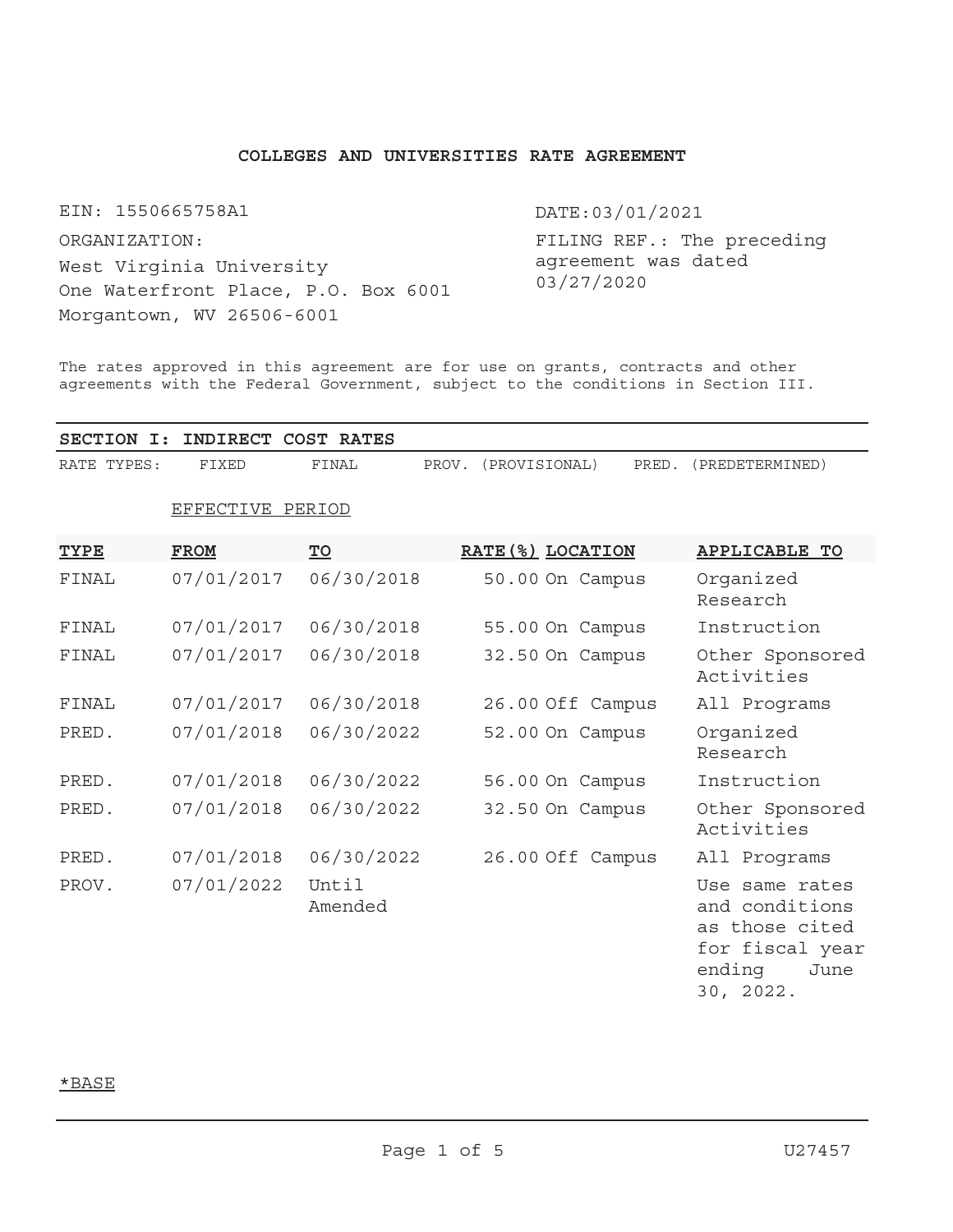Modified total direct costs, consisting of all direct salaries and wages, applicable fringe benefits, materials and supplies, services, travel and up to the first \$25,000 of each subaward (regardless of the period of performance of the subawards under the award). Modified total direct costs shall exclude equipment, capital expenditures, charges for patient care, rental costs, tuition remission, scholarships and fellowships, participant support costs and the portion of each subaward in excess of \$25,000. Other items may only be excluded when necessary to avoid a serious inequity in the distribution of indirect costs, and with the approval of the cognizant agency for indirect costs.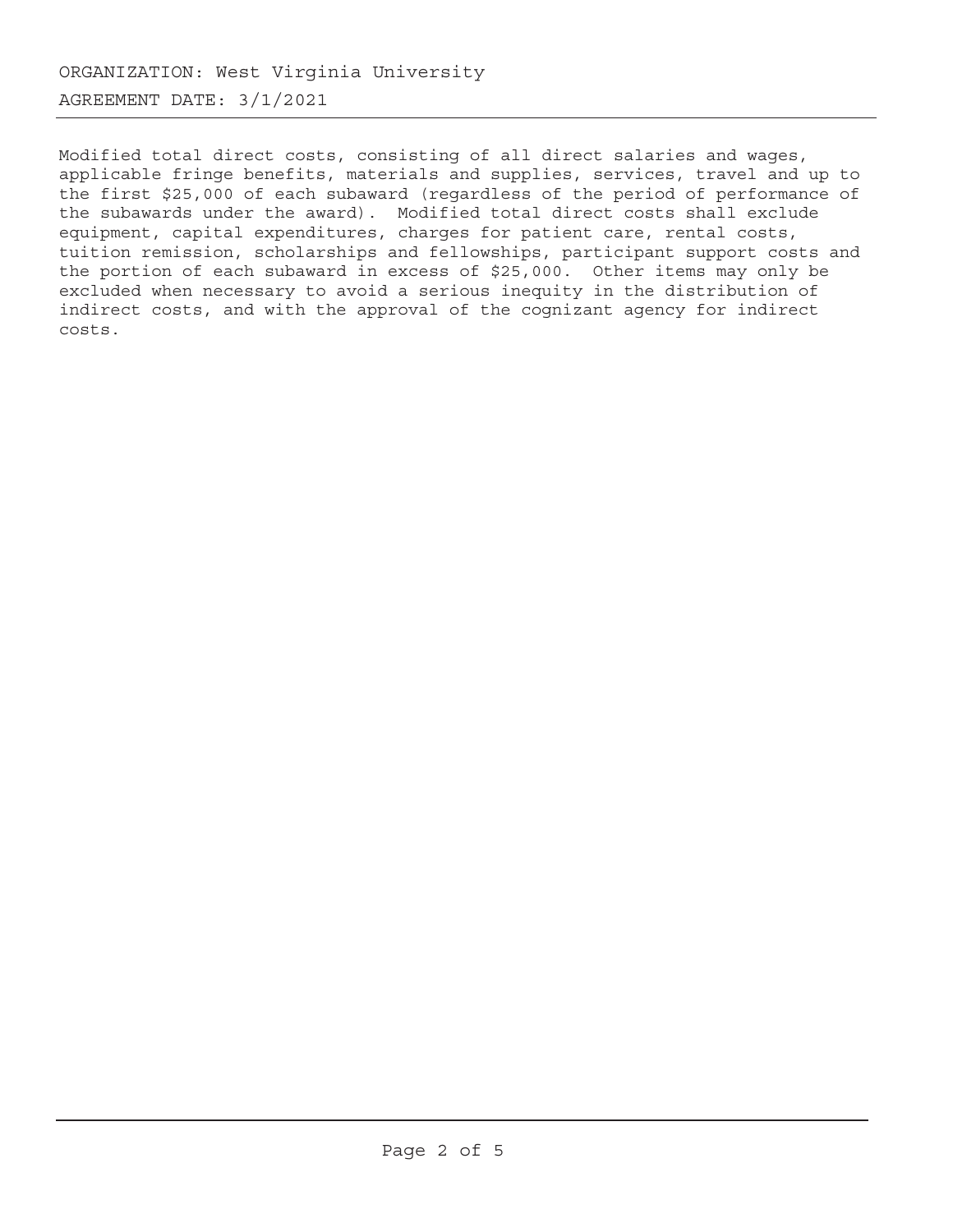## **SECTION I: FRINGE BENEFIT RATES\*\***

| <b>TYPE</b> | <b>FROM</b> | $\underline{\text{TO}}$ | RATE (%) LOCATION | <b>APPLICABLE TO</b>                                                                              |
|-------------|-------------|-------------------------|-------------------|---------------------------------------------------------------------------------------------------|
| FIXED       | 7/1/2020    | 6/30/2021               | 24.00 All         | Benefits<br>Eligible F/T                                                                          |
| FIXED       | 7/1/2020    | 6/30/2021               | 7.40 All          | Non Benefits<br>Eligible P/T                                                                      |
| FIXED       | 7/1/2020    | 6/30/2021               | 1.90 All          | Student<br>Undergrad                                                                              |
| FIXED       | 7/1/2020    | 6/30/2021               | 7.00 All          | Graduate<br>Students                                                                              |
| FIXED       | 7/1/2021    | 6/30/2022               | 23.00 All         | Benefits<br>Eligible F/T                                                                          |
| FIXED       | 7/1/2021    | 6/30/2022               | 7.40 All          | Non Benefits<br>Eligible P/T                                                                      |
| FIXED       | 7/1/2021    | 6/30/2022               | 1.40 All          | Student<br>Undergrad                                                                              |
| FIXED       | 7/1/2021    | 6/30/2022               | 8.50 All          | Graduate<br>Students                                                                              |
| FIXED       | 7/1/2021    | 6/30/2022               | 27.00 All         | Research Corp<br>Employee F/T                                                                     |
| PROV.       | 7/1/2022    | Until<br>amended        |                   | Use same rates<br>and conditions<br>as those cited<br>for fiscal<br>year ending<br>June 30, 2022. |

\*\* DESCRIPTION OF FRINGE BENEFITS RATE BASE: Salaries and wages.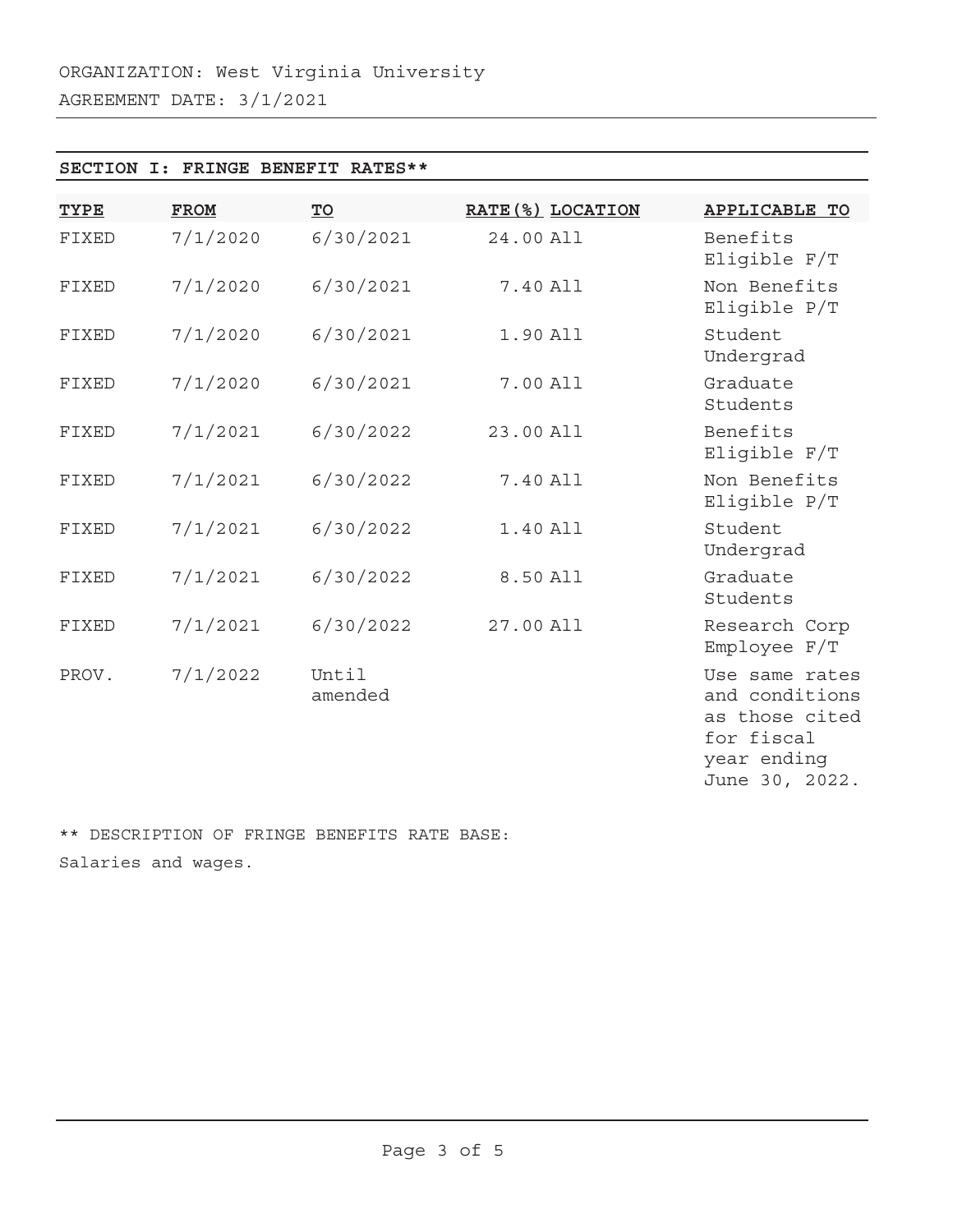## **SECTION II: SPECIAL REMARKS**

## TREATMENT OF FRINGE BENEFITS:

The fringe benefits are charged using the rate(s) listed in the Fringe Benefits Section of this Agreement. The fringe benefits included in the rate(s) are listed below.

### TREATMENT OF PAID ABSENCES

Vacation, holiday, sick leave pay and other paid absences are included in salaries and wages and are claimed on grants, contracts and other agreements as part of the normal cost for salaries and wages. Separate claims are not made for the cost of these paid absences.

OFF-CAMPUS DEFINITION: The off-campus rate will apply for all activities: a) Performed in facilities not owned by the institution and where these facility costs are not included in the F&A pools; or b) Where rent is directly allocated/charged to the project(s). Grants or contracts will not be subject to more than one F&A cost rate. If more than 50% of a project is performed off-campus, the off-campus rate will apply to the entire project.

Fringe Benefits include: FICA, Retirement, Health Insurance, Workers' Compensation, Unemployment Insurance, Child Care, Terminated Annual Leave pay -out (benefits eligible employees only).

The rates contained in this Agreement reflect the combined costs of the West Virginia University (WVU) and the West Virginia University Research Corporation (WVURC).

\*This Rate Agreement reflect an update in the Fringe Benefit Rates only.\*

The next fringe benefit proposal based on actual costs the Fiscal year ending June 30, 2021, is due in our office by December 31, 2021.

The next facilities and administrative cost proposal based on actual costs for the fiscal year ending June 30, 2022, is due in our office by December 31, 2022.